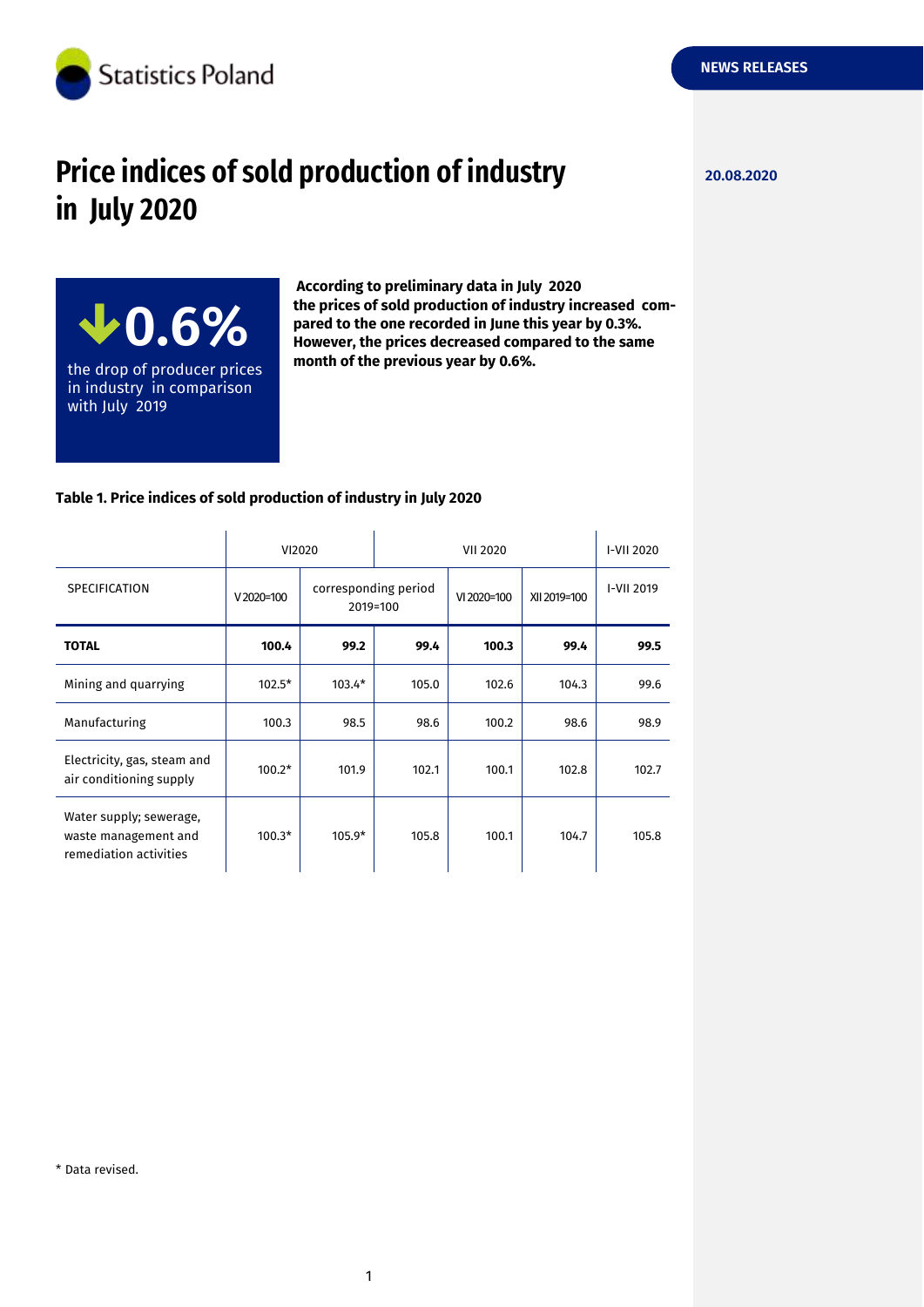According to preliminary data, **the prices of sold production of industry** in July 2020 increased by 0.3% compared to the previous month. Prices increased in all industry sections. Prices the most increased in section **mining and quarrying** by 2.6%, of which in mining of metal ores - by 8.4% with the drop of prices in mining of coal and lignite by 1.4%. The prices in **manufacturing** increased by 0.2%. Prices the most increased in manufacture of coke and refined petroleum products (by 5.1%). The prices growth was recorded also, among other things, in manufacture: of tobacco products (by 0.9%), of leather and related products (by 0.5%), of motor vehicles, trailers and semi-trailers (by 0.4%) as well as of beverages and of machinery and equipment (by 0.3% each), of metal products and of furniture (by 0.2% each), of printing and reproduction of recorded media as well as of other transport equipment (by 0.1% each). The prices in manufacture of textiles and of other non-metallic mineral products remained unchanged in comparison with month before. However, the prices decreased, among other things, in manufacture: of food products as well as of paper and paper products (by 0.1% each), of chemicals and chemical products and of electrical equipment (by 0.2% each), of wearing apparel as well as of pharmaceutical products (by 0.3% each), of products of wood, cork, straw and wicker and of computer, electronic and optical products (by 0.4% each). The drop of prices was recorded also in manufacture: of basic metals (by 0.8%) as well as of rubber and plastic products (by 0.9%). The prices in sections **electricity, gas, steam and air conditioning supply** as well as **water supply; sewerage, waste management and remediation activities** increased by 0.1% each.

In July 2020 **the prices of sold production of industry** were lower by 0.6% than a year earlier. The deepest drop of prices was recorded in **manufacturing** by 1.4%. Among divisions of manufacturing the deepest prices drop was recorded in manufacture of coke and refined petroleum products (by 19.7%). The prices also decreased ,among other things, in manufacture: of basic metals (by 6.7%), of chemicals and chemical products (by 5.1%), of printing and reproduction of recorded media (by 2.7%), of rubber and plastic products (by 1.6%), of computer, electronic and optical products (by 1.5%), of paper and paper products ( by 1.0%) as well as of furniture (by 0.8%). The prices in manufacture of wearing apparel as well as in manufacture of products of wood, cork, straw and wicker remained unchanged. However, the growth of prices was recorded, among other things, in manufacture: of beverages and of other non-metallic mineral products (by 0.3% each), of textiles and of metal products (by 0.7% each), of food products (by 1.3%), of machinery and equipment (by 1.4%), of electrical equipment (by 1.9%), of leather and related products (by 3.3%), of other transport equipment (by 3.4%), of pharmaceutical products as well as of motor vehicles, trailers and semitrailers (by 3.6% each) and of tobacco products (by 6.1%). The prices in section **electricity, gas, steam and air conditioning supply** rose by 2.1%. The prices in **mining and quarrying** were higher than the year before by 5.0%, of which in mining of metal ores- by 17.4%. However, the prices of mining of coal and lignite were lower - by 3.8. The highest growth of prices was recorded in the section **water supply; sewerage, waste management and remediation activities -** by 5.8%.





Among divisions of manufacturing in July 2020 in comparison with the previous month the prices the most increased in manufacture of coke and refined petroleum products- by 5.1%

In July 2020, compared to the same month of the previous year, the deepest decrease in prices was recorded in manufacture of coke and refined petroleum products- by 19.7 %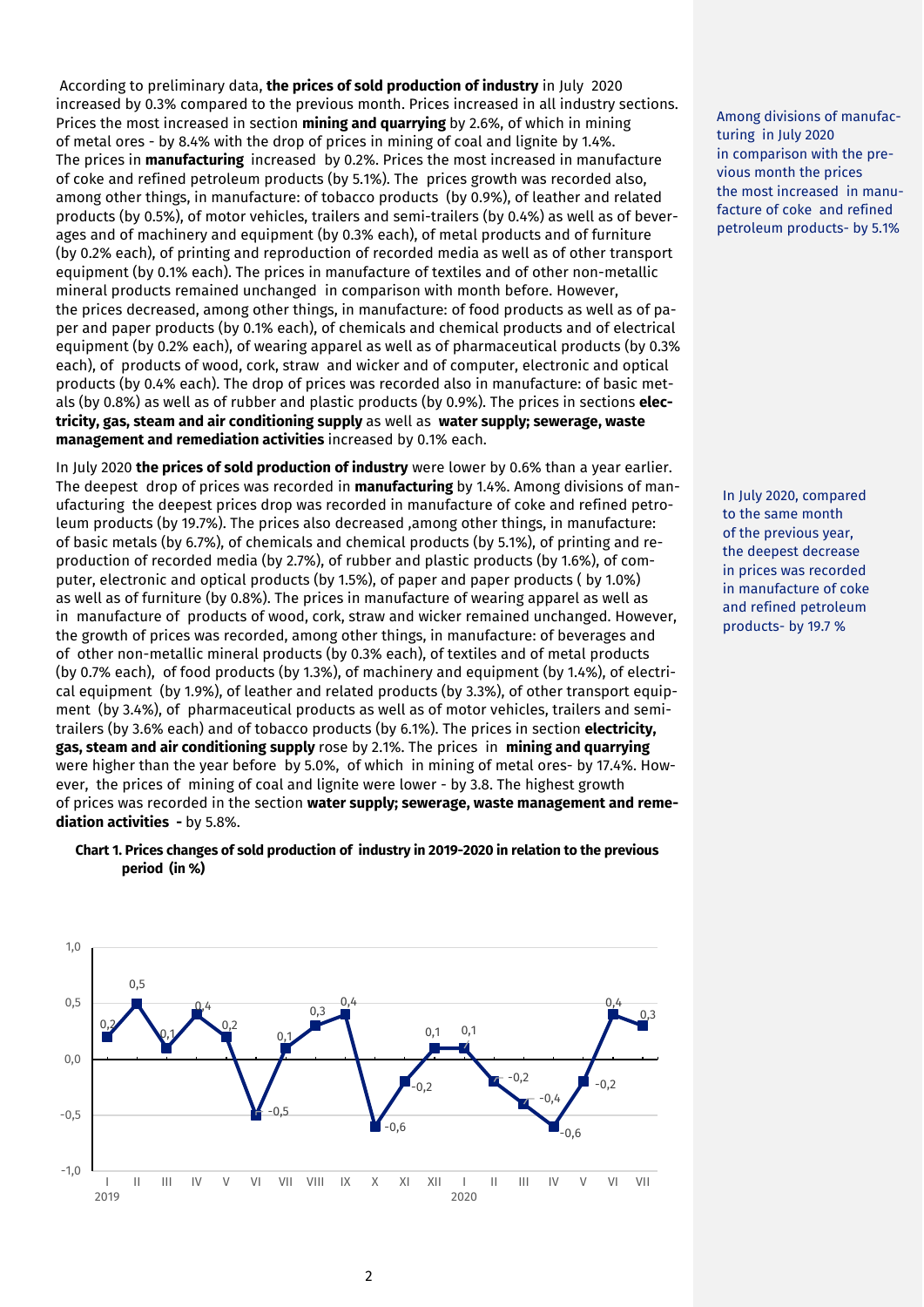#### **Chart 2. Prices changes of sold production of industry in 2019-2020 in relation to the same period of the previous year (in %)**



**Chart 3. Prices changes of sold production of industry by sections NACE in 2019-2020 in relation to December 2018 (in %)**



In case of quoting Statistics Poland data, please provide information: "Source of data: Statistics Poland", and in case of publishing calculations made on data published by Statistics Poland, please include the following disclaimer: "Own study based on figures from Statistics Poland".